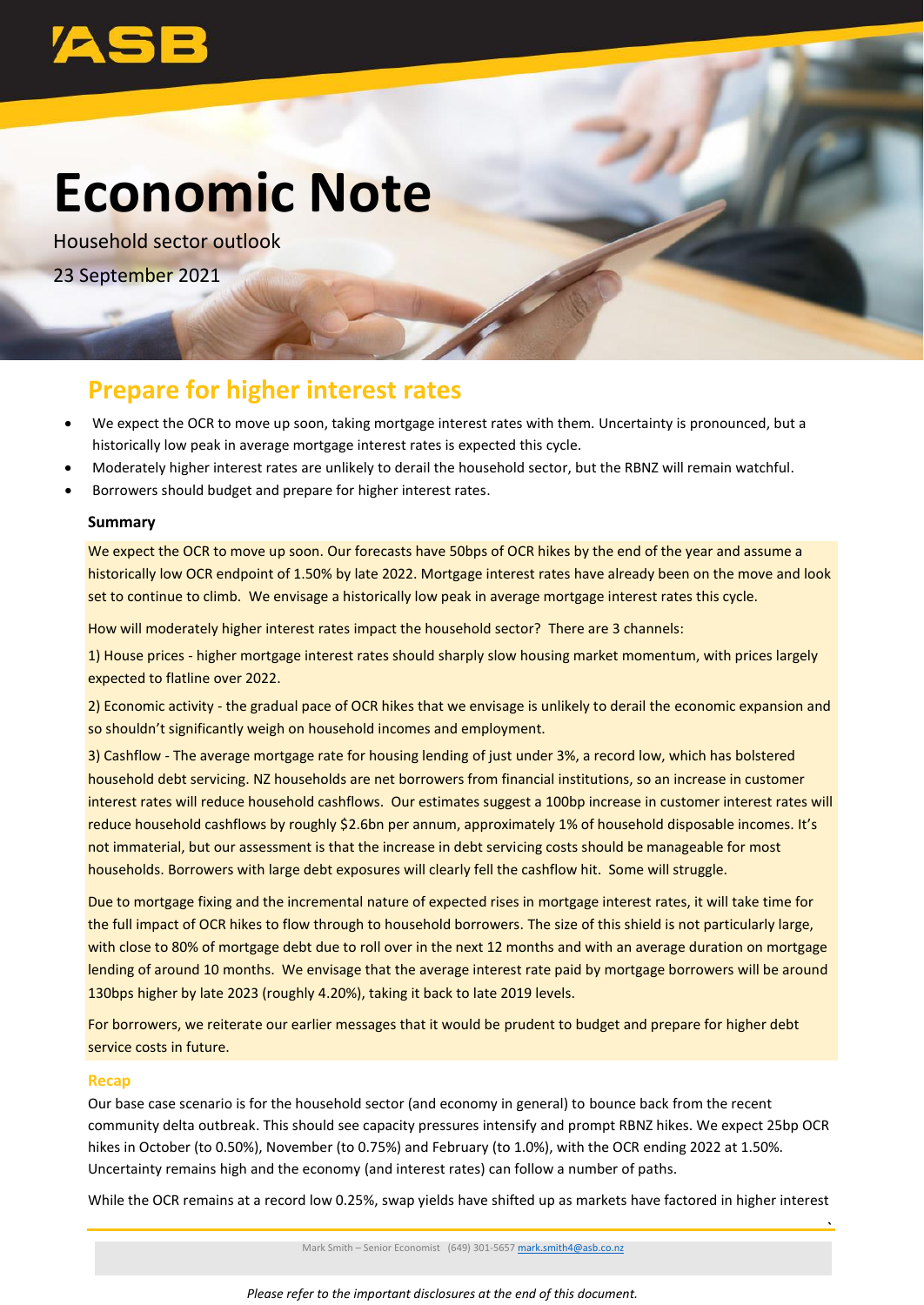rates further down the track (NZ swap rates are 85-130bps higher since the start of the year). Carded mortgage interest rates are off their lows, with more pronounced lifts in longer-term fixed rates. What's more, our updated home loan [report](https://www.asb.co.nz/content/dam/asb/documents/reports/home-loan-rate-report/home-loan-rate-report-sept-2021.pdf) expects new carded mortgage interest rates to move higher.

Higher interest rates will impact the household sector via a number of channels, including:

- Asset prices. Our latest housing [view](https://www.asb.co.nz/content/dam/asb/documents/reports/home-economics/home-economics-august%202021.pdf) is that provided the recent delta variant outbreak community outbreak is contained, it is unlikely to have a lasting impact on the house price outlook. However, higher mortgage interest rates will be pivotal in sharply slowing house price growth from around 22% over 2021 to just 2% next year.
- Economic activity. OCR hikes will reduce interest rate support, but with the OCR set to remain below circa 1.50%- 1.75% neutral levels over at least the next 12 months or so, the increases are unlikely to derail the economic expansion and significantly weigh on household incomes and employment.
- Debt servicing. Cashflow impacts will be key. While *new* carded mortgage interest rates are off their lows, latest RBNZ [figures](https://www.rbnz.govt.nz/statistics/b6-yields-on-loans) place the *average* mortgage rate for housing debt just 2.90%, a record low as borrowers have continued to roll off higher fixed mortgage interest debt to lower rates. This has helped serviceability. NZ households are net borrowers from financial institutions, so an increase in customer interest rates will reduce household cashflows. The impacts will be uneven across the household sector.

#### **How much will mortgage rates go up?**

**Our hunch is that although mortgage interest rates are heading upwards, the peak this cycle will be historically low, with future increases roughly on par with the magnitude of OCR hikes (roughly 125bps).** This would take them back to just over 4%, which is close to our assessment of where interest rates have more of a balanced impact on household spending.

The level of mortgage interest rates has dropped substantially over the past few decades, broadly tracking that of the neutral OCR (see chart). There is a clear link between the downward trend of both. This is unsurprising considering the household sector constitutes the bulk of economic activity and mortgage debt the majority of private sector bank borrowing.

Moreover, as we covered in a[n earlier](https://www.asb.co.nz/content/dam/asb/documents/reports/economic-note/Housing_mortgage%20rates.pdf) note, **household debt servicing look to be manageable and households in aggregate should have a reasonable buffer to cope with modestly higher mortgage interest rates.** Banks tend to put in place floors on test interest rates used in their serviceability assessments. These floors are typically higher than where we think mortgage interest rates are expected to head over the next year or so.

**Moreover, many households have maintained their debt repayments at a time of falling mortgage rates, paying off additional principal and building up a larger buffer.** RBN[Z figures](https://www.rbnz.govt.nz/statistics/c35) suggest that since the end of 2019, mortgage holders made more than \$22bn in excess repayments. Household could choose to lengthen the duration of their lending when borrowing rates climb, smoothing through the impact.



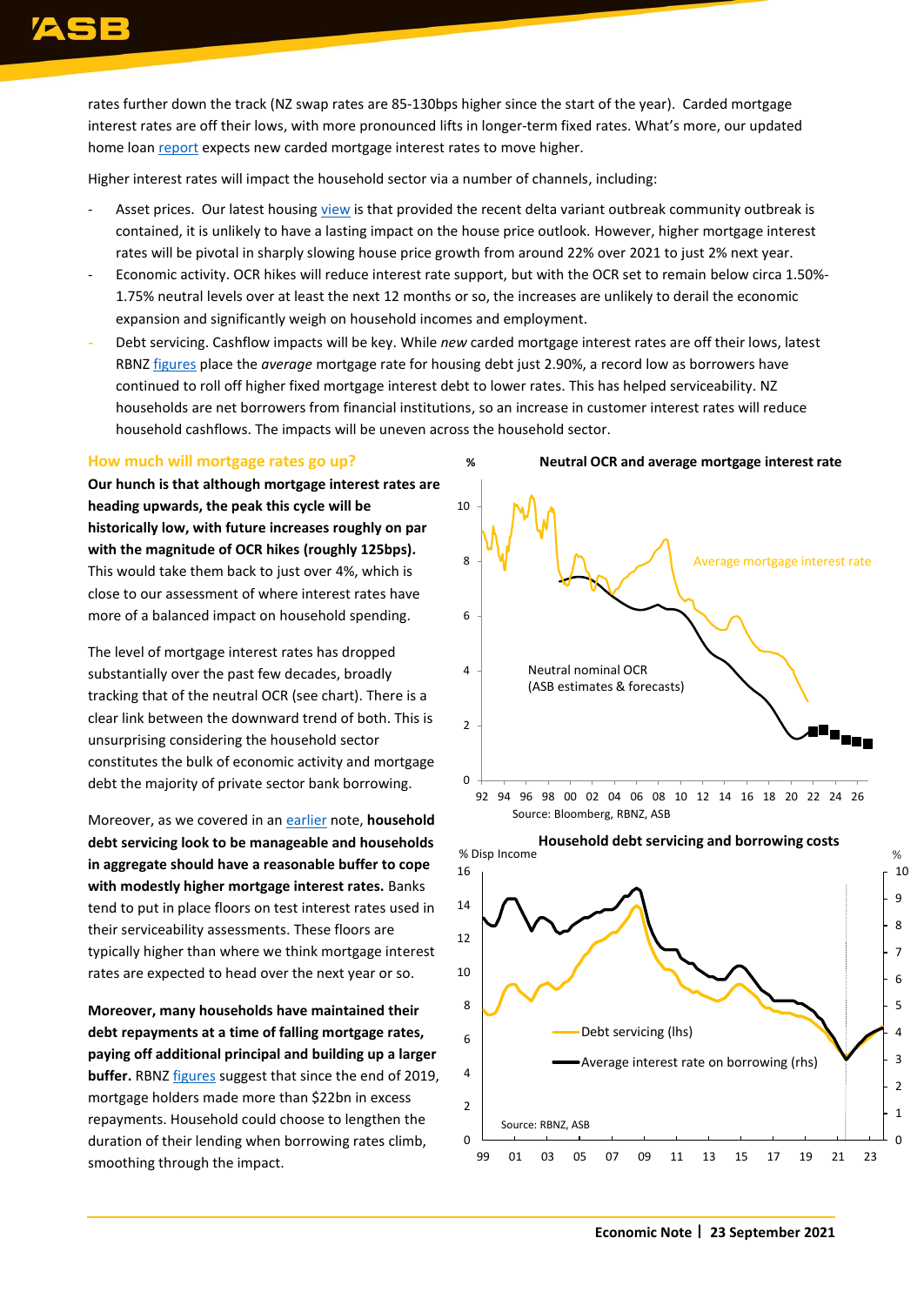#### **What about overall household cashflows?**

Latest RBNZ [figures](https://www.rbnz.govt.nz/statistics/b6-yields-on-loans) (July) suggest the actual average borrowing interest rate paid by mortgage holders was 2.9%, a record low. Our estimates suggest that on a net basis **every 1 percentage point increase in customer interest rates would reduce household cashflows by roughly \$2.6bn, roughly 1% of disposable incomes.** Every 1 percentage point lift in mortgage interest rates would raise household debt servicing costs by around \$3.3bn per annum. However, a 1 percentage point increase in term deposit interest rates (assuming a 17.5% marginal tax rate) would likely deliver an additional after-tax cash flow of \$675m per annum.



#### **How quickly would this impact**?

This will depend on a number of factors, including

how much new lending there was, how quickly fixed rate cover rolls over and the gap between the new and previous mortgage interest rate being charged on borrowers. Our updated home loa[n report](https://www.asb.co.nz/content/dam/asb/documents/reports/home-loan-rate-report/home-loan-rate-report-sept-2021.pdf) expects new carded mortgage interest rates to rise 10-50bps across the curve before the end of the year and a total of 30-125bps by late 2022. We expect these increases to come through in a number of steps (particularly for short-term rates) rather than one big jump. **By late 2022, these increases would take new carded rates broadly back to where they were in late 2019.**

Due to mortgage fixing, borrowers will be temporarily shielded by the increase in mortgage rates. **This shield is not particularly large, with close to 80% of mortgage debt due to roll over in the next 12 months (average duration roughly 10 months).** There might be more mortgage stimulus in the pipeline as households roll off higher fixed rates onto lower ones, although we look to be at (or close to) the trough in the average effective mortgage rate.

**Assuming household borrowing habits don't change, our forecasts have average mortgage interest rates climbing by roughly 35bps by the end of the year (50bp of OCR hikes).** The average rate faced by mortgage borrowers at the end of this year would still be very low (around 3.30%), about 75-80bps below early 2020 levels. **The average effective mortgage interest rate is then expected to climb a further 65bps or so over 2022 (to roughly 3.90%), slightly above the 50bps of OCR hikes we expect over 2022**. **Although we don't expect OCR hikes over 2023, our estimates suggest the average effective mortgage rate will rise a further 30bps or so over 2023 to around 4.20%** (see chart). Our rough forecasts are broadly consistent with recent RBNZ [research](https://www.rbnz.govt.nz/news/2021/08/mortgage-rates-move-with-official-interest-rates-but-it-takes-time) showing impacts will take time to accrue.



**All up, we expect average mortgage interest rates to rise roughly 130bps from now until the end of 2023, taking them back to late 2019 levels.** The higher debt servicing costs should be manageable for most households, but those with large debt exposures would feel the cashflow hit.

**What mortgage interest rates actually do could be quite different.** Rates may not move up as much. However, mortgage interest rates could move up more quickly and peak at higher levels. **For borrowers, we reiterate our earlier messages that it would be prudent to budget and prepare for higher future debt servicing costs**.